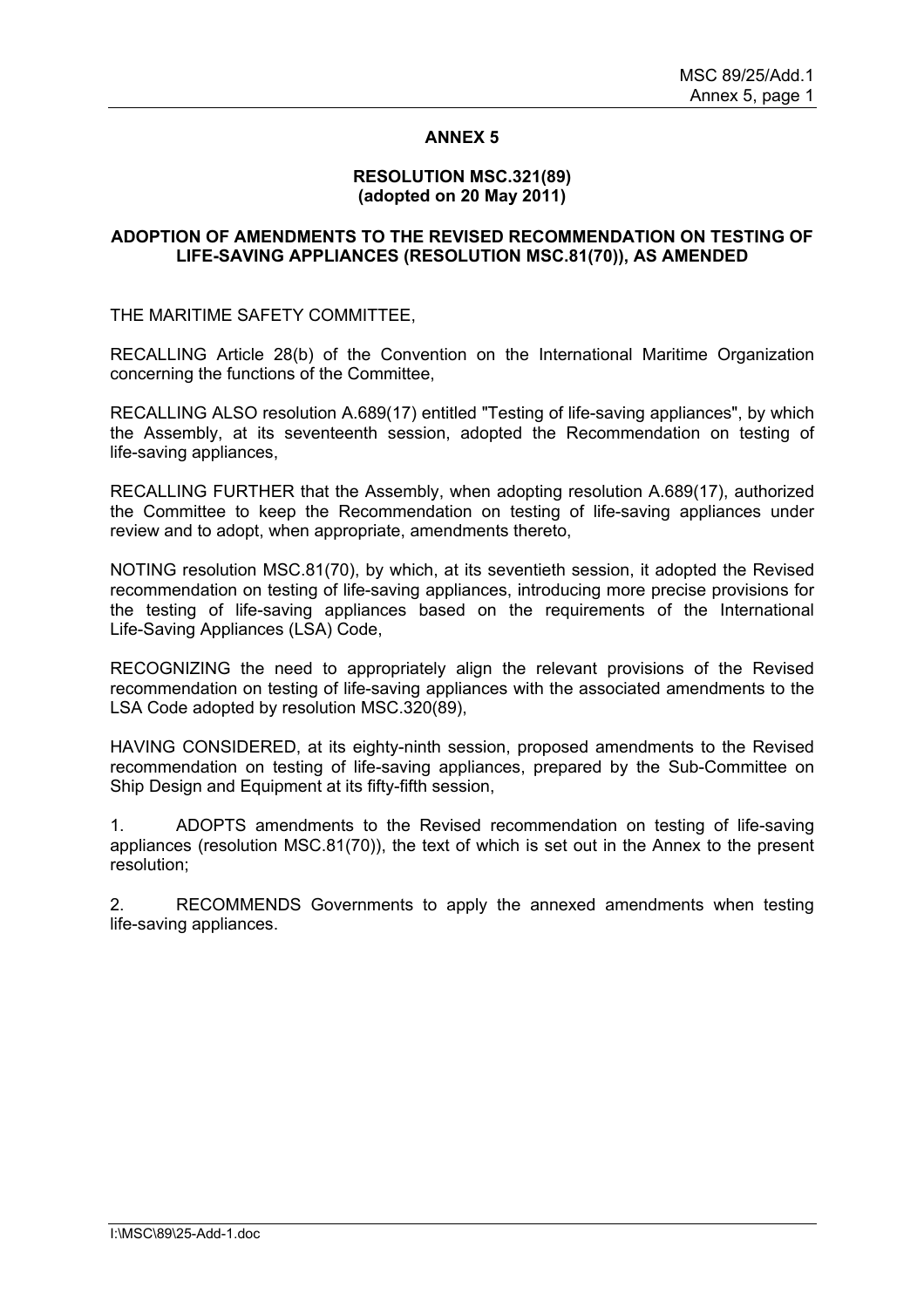### ANNEX

# **AMENDMENTS TO THE REVISED RECOMMENDATION ON TESTING OF LIFE-SAVING APPLIANCES (RESOLUTION MSC.81(70)), AS AMENDED**

## **PART 1 PROTOTYPE TESTS FOR LIFE-SAVING APPLIANCES**

1 The existing paragraphs 6.9.3 and 6.9.4 are replaced by the following:

"6.9.3 With the operating mechanism disconnected it should be demonstrated when the lifeboat is loaded with its full complement of persons and equipment and towed at speeds of 5 knots that the moveable hook component stays closed. Furthermore, with the operating mechanism connected, it should be demonstrated that the lifeboat when loaded with its full complement of persons and equipment when towed at speeds of 5 knots can be released. Both of the above should be demonstrated as follows as follows:

- .1 a force equal to 25% of the safe working load of the hook should be applied to the hook in the lengthwise direction of the boat at an angle of 45° to the vertical. This test should be conducted in the aftward as well as the forward direction;
- .2 a force equal to the safe working load of the hook should be applied to the hook in an athwartships direction at an angle of 20° to the vertical. This test should be conducted on both sides; and
- .3 a force equal to the safe working load of the hook should be applied to the hook in a direction halfway between the positions of tests 1 and 2 (i.e. 45° to the longitudinal axis of the boat in plan view) at an angle of 33° to the vertical. This test should be conducted in four positions.

There should be no damage as a result of these tests.

- 6.9.4 A release mechanism should be conditioned and tested as follows:
	- .1 the lifeboat release and retrieval system and the longest used connection cable/linkage associated with the system should be mounted and adjusted according to instructions from the original equipment manufacturer and then loaded to 100% of its safe working load and released. Load and release should be repeated 50 times. During the 50 releases, the lifeboat release and retrieval system should be released simultaneously from each fall to which it is connected without any binding or damage to any part of the lifeboat release and retrieval system. The system should be considered as "failed" if any failure during the conditioning or unintended release occurs when load is applied but the system has not yet been operated;
	- .2 the lifeboat release and retrieval system should then be disassembled, the parts examined and wear recorded. The release and retrieval system should then be reassembled;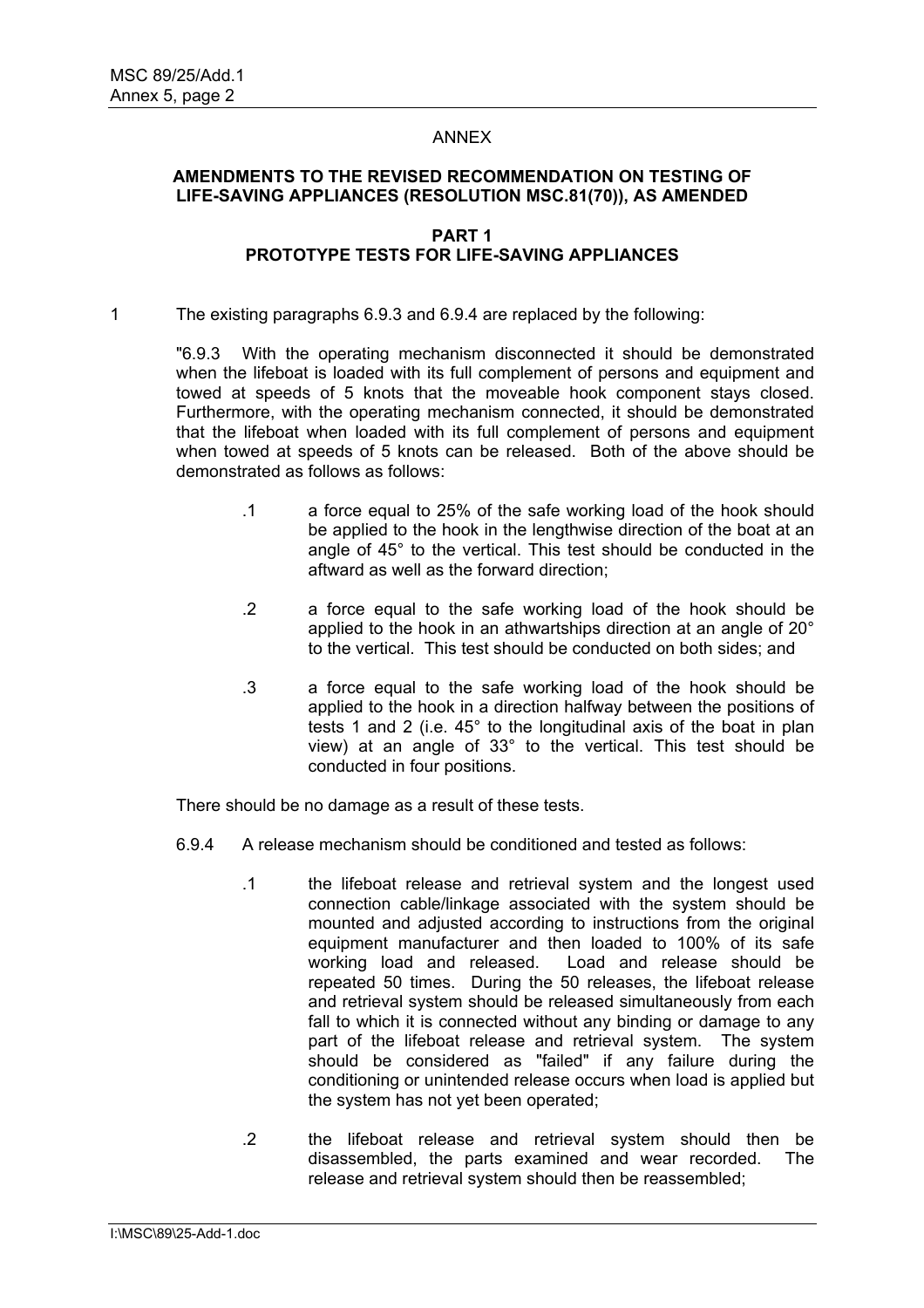- .3 the hook assembly, whilst disconnected from the operating mechanism, should then be tested 10 times with cyclic loading from zero load to 1.1 times the safe working load, at a nominal 10 seconds per cycle; unless the release mechanism has been specifically designed to operate as an off-load hook with on-load capability using the weight of the boat to close the hook, in this case the cyclic load should be from no more than 1% to 1.1 times the SWL. For cam-type designs, the test should be carried out at an initial cam rotation of 0º (fully reset position), and repeated at 45º in either direction, or 45º in one direction if restricted by design. The specimen should remain closed during the test. The system should be considered as "failed" if any failure during this test or any unintended release or opening occurs; and
- .4 the cable and operating mechanism should then be reconnected to the hook assembly; and the lifeboat release and retrieval system should then be demonstrated to operate satisfactorily under its safe working load. The actuation force should be no less than 100 N and no more than 300 N, if a cable is used it should be the maximum length specified by the manufacturer, and secures in the same manner it would be secured in the lifeboat. The demonstration should verify that any interlocks, indicators and handles are still functioning and are correctly positioned in accordance with the operation and safety instruction from the original equipment manufacturer. The release mechanism is deemed to have passed the testing under paragraph 6.9.4 when the tests have been conducted successfully. The system should be considered as "failed" if any failure during this test or any unintended release or opening occurs.
- 6.9.5 A second release mechanism should be tested as follows:
	- .1 the actuation force of the release mechanism should be measured loaded with 100% of its safe working load. The actuation force should be no less than 100 N and no more than 300 N. If a cable is used, it should be of the maximum length specified by the manufacturer, and secured in the same manner it would be secured in a lifeboat. The demonstration should verify that any interlocks, indicators and handles are still functioning and are correctly positioned in accordance with the operation and safety instruction from the original equipment manufacturer; and
	- .2 the release mechanism should be mounted on a tensile strength testing device. The load should be increased to at least six times the working load of the release mechanism without failure of the release mechanism."

2 The existing paragraphs 6.9.5 and 6.9.6 are renumbered as 6.9.6 and 6.9.7, respectively.

3 In paragraph 6.11.3, the referenced paragraph number "6.9.4" is replaced with "6.9.3"